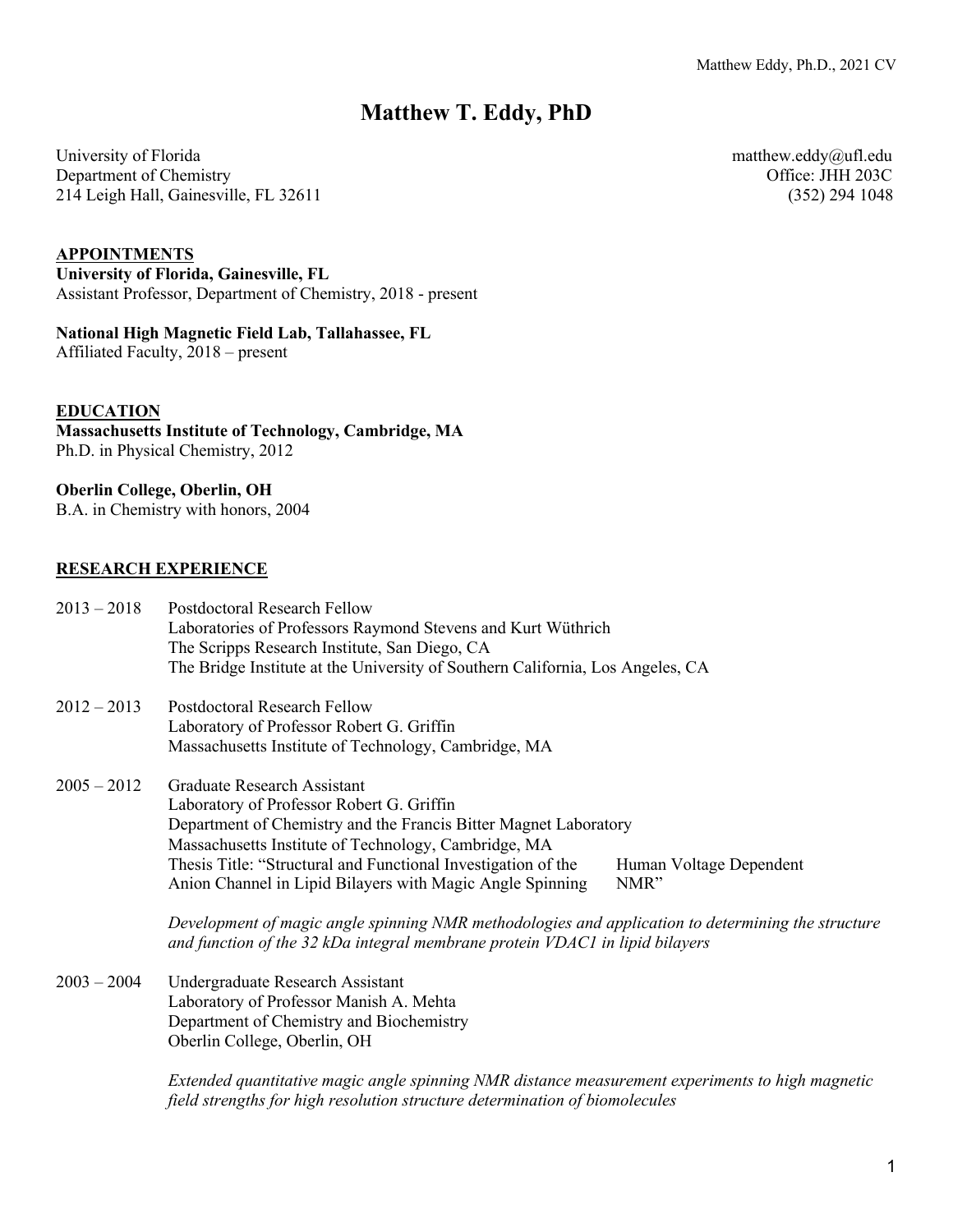# **GRANTS AND FELLOWSHIPS**

2020 – present NIH MIRA

- 2014 2017 American Cancer Society Postdoctoral Fellowship
- 2014 National Institutes of Health NRSA Postdoctoral Fellowship (declined)

# **AWARDS AND HONORS**

- 2020 Oak Ridge Affiliated Universities Ralph E. Powe Junior Faculty Award
- 2015 Keystone Symposia on Hydbrid Methods in Structural Biology, Travel Scholarship Award
- 2012 Experimental Nuclear Magnetic Resonance Conference Travel Award
- 2011 Biophysical Society Travel Award
- 2009 Morse Graduate Student Travel Award, Massachusetts Institute of Technology
- 2000 Recipient of the Marry Elizabeth Johnson Scholarship Award, Oberlin College

# **SERVICE AND PROFESSIONAL ACTIVITIES**

2019 Co-Chair, Southeast Magnetic Resonance Conference Mentor, NIH Chemistry-Biology Interfaces Training Grant, UF Member, American Society for Biochemistry and Molecular Biology Member, Biophysical Society Member, Ampere Society of Magnetic Resonance Member, American Association for the Advancement of Science

# **TEACHING**

2018 – 2021 CHM6306, Structural Pharmacology, UF 2019 – 2020 CHM4413L, Biophysical Chemistry Laboratory, UF

# **PUBLICATIONS**

**Eddy MT**, Martin BT, Wüthrich K. "A2A Adenosine Receptor Partial Agonism Related to Structural Rearrangements in an Activation Microswitch," Structure (2020), In Press.

Silvers RS, **Eddy MT**. "NMR Spectroscopic Studies of Ion Channels in Lipid Bilayers: Sample Preparation Strategies Exemplified by the Voltage Dependent Anion Channel." Methods Mol Bio (2021), In Press.

Jacobson KA, Gao ZG, Matricon P, Eddy MT, Carlsson J. "Adenosine A2A Receptor Antagonists: From Caffeine to Selective Non-xanthines." British J Pharm (2020), In Press.

Ferré G, **Eddy MT**. "Structural Biology of GPCR Drugs and Endogenous Ligands – Insights from NMR Spectroscopy," Methods (2020) 180, 79-88.

**Eddy MT**, Yu T-Y, Wagner G, Griffin RG. "Structural Characterization of the Human Membrane Protein VDAC2 in Lipid Bilayers by Solid State NMR," J Bio NMR (2019) 73, 451-460.

Shimada I, Ueda T, Kofuku Y, **Eddy MT**, Wüthrich K. "GPCR Drug Discovery: Integrating Solution NMR Data with Crystal and Cryo-EM Structures," Nature Reviews Drug Discovery (2019) 19, 59-82.

Sušac L, Eddy MT, Didenko T, Stevens RC, Wüthrich K. "A<sub>2A</sub> adenosine receptor functional states characterized by <sup>19</sup>F-NMR," Proc Natl Acad Sci (2018) 115, 12733-12738.

**Eddy MT**, Gao Z-G, Mannes P, Patel N, Jacobson KA, Katritch V, Stevens RC, Wüthrich K. "Extrinsic Tryptophans as NMR Probes of Allosteric Coupling in Membrane Proteins: Application to the A2A Adenosine Receptor," JACS (2018) 140, 8228-8235.

**Eddy MT**, Lee M-Y, Gao Z-G, White KL, Didenko T, Horst R, Audet M, Stanczak P, McClary KM, Han GW, Jacobson KA, Stevens RC, Wüthrich K. "Allosteric Coupling of Drug Binding and Intracellular Signaling in the  $A_{2A}$  Adenosine Receptor," Cell (2018) 172, 68-80.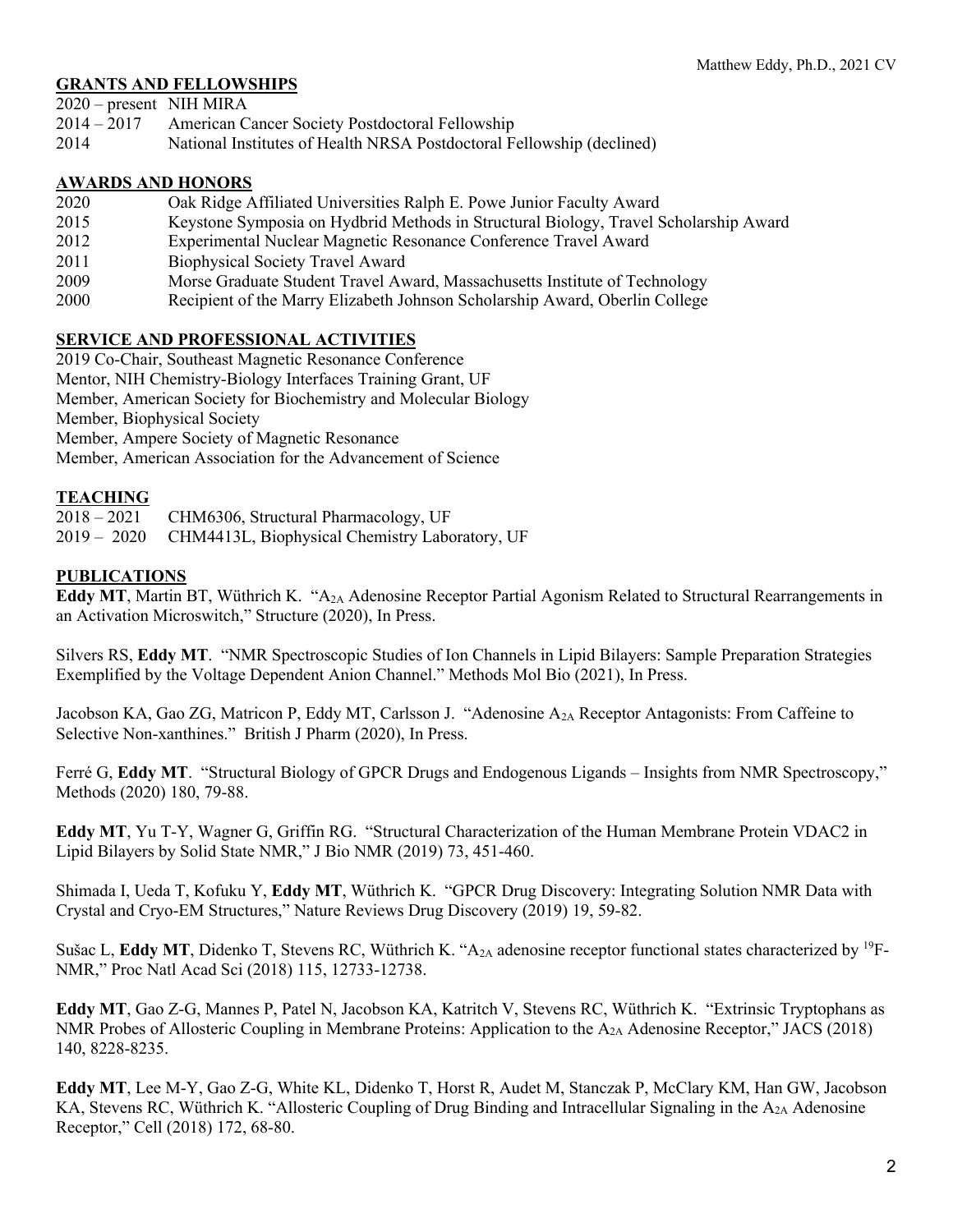Matthew Eddy, Ph.D., 2021 CV White K\*, **Eddy MT**\*, Gao Z-G, Han GW, Lian T, Deary A, Patel N, Jacobson KA, Katritch V, Stevens RC. "Structural Connection between Activation Microswitch and Allosteric Sodium Site in GPCR Signaling," Structure (2018) 26, 1-11. \*Co-first authors

**Eddy MT,** Didenko T, Stevens RC, Wüthrich K. "β2-Adrenergic Receptor Conformational Response to Fusion Protein in the Third Intracellular Loop," Structure (2016) 24, 2190-2197.

Andreas LB, Reese M, **Eddy MT**, Gelev V, Ni QZ, Miller EA, Emsley L, Pintacuda G, Chou JJ, Griffin RG. "Structure and Mechanism of the Influenza A M218-60 Dimer of Dimers," J Am Chem Soc. (2015) 137, 14877-14886.

**Eddy MT,** Su Y, Silvers R, Andreas L, Clark L, Wagner G, Pintacuda G, Emsley L, Griffin RG. "Lipid Bilayer-bound Conformation of an Integral Membrane Beta Barrel Protein by Multidimensional MAS NMR" J Bio NMR (2015) 61, 1- 12.

**Eddy MT,** Andreas L, Teijido O, Su Y, Clark L, Noskov G, Wagner G, Rostovtseva K, Griffin RG. "Magic Angle Spinning Nuclear Magnetic Resonance Characterization of Voltage-Dependent Anion Channel Gating in Two-Dimensional Lipid Crystalline Bilayers" Biochemistry (2015) 54, 994-1005.

**Eddy MT**, Yu T-Y. "Membranes, Peptides, and Disease: Unraveling the Mechanisms of Viral Proteins with Solid State Nuclear Magnetic Resonance Spectroscopy" Solid State NMR (2014) 61, 1-7.

Su Y, Sarell CJ, **Eddy MT**, Pashley C, Radford SE, Griffin RG. "Secondary Structure in the Core of Amyloid Fibrils Formed from Human  $\beta_2$ -Microglobulin and its Truncated Variant  $\Delta N6$ " J Am Chem Soc (2014) 136, 6313-6325.

**Eddy MT**, Belenky M, Sivertsen AC, Griffin RG, Herzfeld J. "Selectively Dispersed Isotope Labeling for Protein Structure Determination by Magic Angle Spinning NMR." J Bio NMR (2013) 57, 129-139.

Daviso, E, **Eddy MT**, Andreas LB, Griffin RG, Herzfeld J. "Efficient Resonance Assignment of Proteins in MAS NMR by Simultaneous Intra- and Inter-residue 3D Correlation Spectroscopy." J Bio NMR (2013) 55, 257-265.

**Eddy MT**, Ong T-C, Clark L, Teijido O, van der Wel PCA, Garces R, Wagner G, Rostovtseva TK, Griffin RG. "Lipid Dynamics and Protein-Lipid Interactions in 2D Crystals Formed with the -Barrel Integral Membrane Protein VDAC1." J Am Chem Soc (2012) 134, 6375-6387.

Andreas LB, **Eddy MT**, Chou JJ, Griffin RG. "MAS NMR of the Drug Resistant S31N M2 Proton Transporter from Influenza A." J Am Chem Soc (2012) 134, 7215-7218.

**Eddy MT**, Ruben D, Griffin RG, Herzfeld J. "Deterministic schedules for robust and reproducible non-uniform sampling in multidimensional NMR." J Mag Res (2011) 214, 296-301.

Bayro MB, Debelouchina GT, **Eddy MT**, Birkett NB, MacPhee CE, Rosay M, Maas WE, Dobson CM, Griffin RG. "Intermolecular Structure Determination of Amyloid Fibrils with Magic-Angle Spinning and Dynamic Nuclear Polarization NMR." J Am Chem Soc (2011) 133, 13967-74.

De Paepe G, Lewandowski JR, Loquet A, **Eddy MT**, Megy S, Bockmann A, Griffin RG. "Heteronuclear proton assisted recoupling." J Chem Phys (2011) 134, 095101.

Matsuki Y, **Eddy MT**, Griffin RG, Herzfeld J. "Rapid Three-Dimensional MAS NMR Spectroscopy at Critical Sensitivity." Angewandte Chemie (2010) 49, 9215-18.

Andreas LB, **Eddy MT**, Pielak RM, Chou JJ, Griffin RG. "Magic Angle Spinning NMR Investigation of Influenze A M<sub>2<sub>18-60</sub>: Support for an Allosteric Mechanism of Inhibition." J Am Chem Soc (2010) 132, 10958-10960.</sub>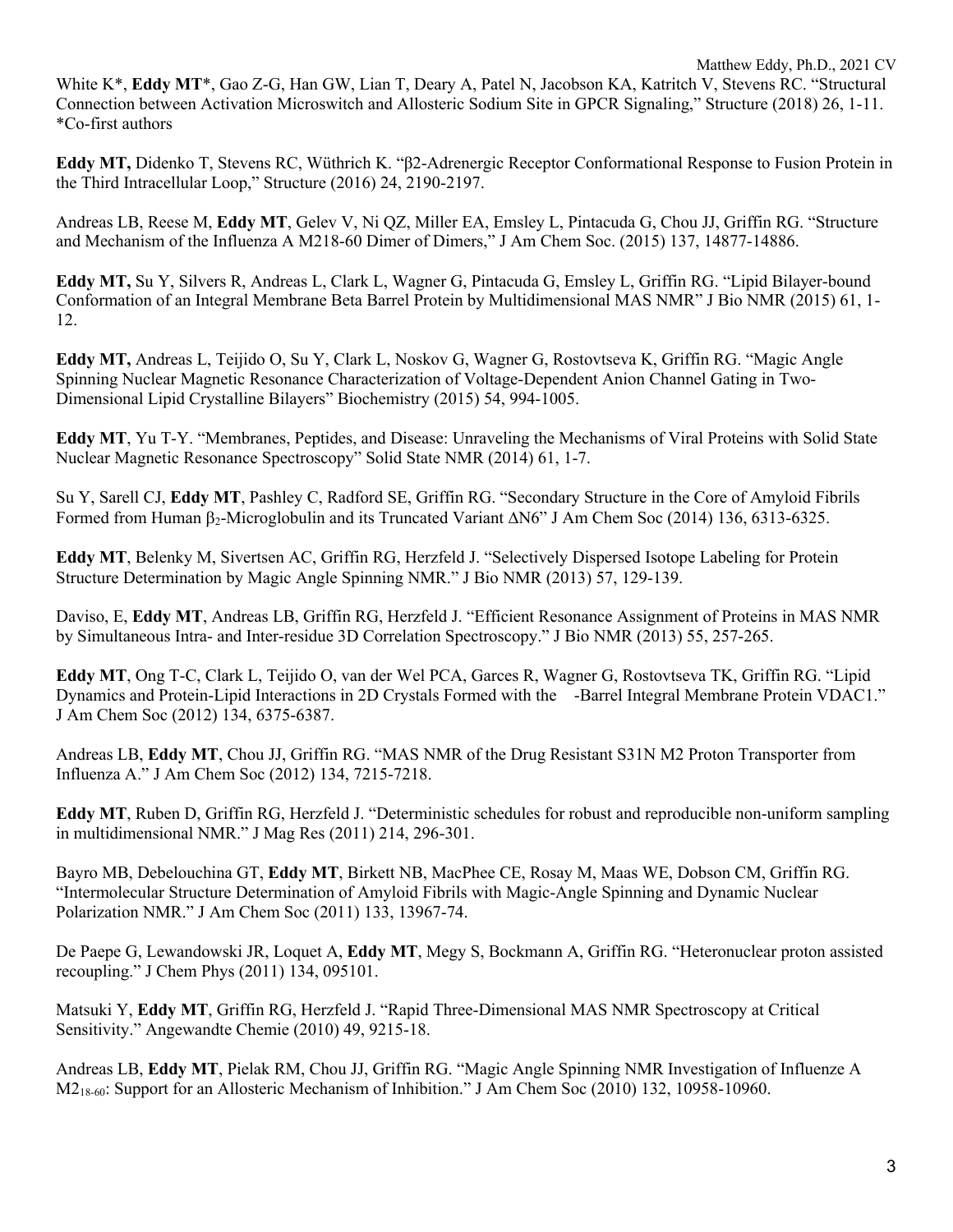van der Wel PCA, **Eddy MT**, Ramachandran R, Griffin RG. "Targeted 13C-13C Distance Measurements in a Microcrystalline Protein via J-Decoupled Rotational Resonance Width Measurements." ChemPhysChem (2009) 10,1656- 63.

Lewandowski JR, De Paepe G, **Eddy MT**, Struppe J, Maas W, Griffin RG. "Proton Assisted Recoupling at High Spinning Frequencies." J Phys Chem B (2009) 113, 9062-69.

Lewandoskwi JR, De Paepe G, **Eddy MT**, Griffin RG. "15N-15N Proton Assisted Recoupling in Magic Angle Spinning NMR." J Am Chem Soc (2009) 131, 5769-76.

Matsuki Y, **Eddy MT**, Herzfeld J. "Spectroscopy by Integration of Frequency and Time Domain Information for Fast Acquisition of High-Resolution Dark Spectra." J Am Chem Soc (2009) 131, 4648-56.

Bayro MB, Ramachandran R, Caporini MA, **Eddy MT**, Griffin RG. "Radio frequency-driven recoupling at high magicangle spinning frequencies: Homonuclear recoupling sans heteronuclear decoupling." J Chem Phys (2008) 128, 052321.

Mehta MA, **Eddy MT**, McNeill SA, Mills FD, Long JR. "Determination of Peptide Backbone Torsion Angles Using Double-Quantum Dipolar Recoupling Solid-State NMR Spectroscopy." J Am Chem Soc (2008) 130, 2202-12.

Mehta MA, Fry EA, **Eddy MT**, Dedeo MT, Anagnost AE, Long JR. "Structure of the alanine dipeptide in condensed phases determined by <sup>13</sup>C NMR." J Phys Chem B (2004) 108, 2777-80.

# **PRESENTATIONS**

Invited Speaker, Australian and New Zealand Society for Magnetic Resonance Conference, "Structural Plasticity of a Human GPCR Studied by NMR Spectroscopy" November 2019, Perth, Australia.

Invited Speaker, Drug Discovery Chemistry, "Biophysical Studies of Human GPCRs" April 2019, San Diego, CA.

Selected Speaker, Biophysical Society Meeting, "Structural Plasticity of a Human GPCR Studied by NMR Spectroscopy" February 2019, Baltimore, MD.

Invited Speaker, Southeast Magnetic Resonance Conference, "Human GPCR Structure-Function as Studied by Solution NMR." October 2018, Clemson, SC.

Invited Speaker, Drug Discovery Chemistry, "GPCR Allosteric Coupling Investigated by NMR and X-ray Diffraction." April 2018, San Diego, CA

Invited Speaker, Drug Discovery Chemistry, "Biophysical Characterization of GPCRs with Crystallization-Enhancing Modifications." April 2018, San Diego, CA

Invited Speaker, LabRoots: Drug Discovery, "New Tools for Understanding Allosteric Signaling in G Protein Coupled Receptors." February 2018, Virtual Symposium

Invited Speaker, Drug Discovery Chemistry, "Conformational Dynamics of G Protein-Coupled Receptors as Studied by NMR Spectroscopy in Solution." April 2017, San Diego, CA.

Invited Speaker, Discovery on Target, "GPCR Dynamics as Revealed by NMR." September 2016, Boston, MA.

Selected Speaker, 3<sup>rd</sup> Annual GPCR Forum. "Conformational Dynamics of the Human Adenosine A<sub>2A</sub> Receptor." November 2016, Shanghai, China.

Keystone Symposia: Hybrid Methods in Structural Biology. "Conformational Dynamics of G Protein-Coupled Receptors Studied by 19F NMR and Novel Isotopic Labeling Approaches." March 5, 2015, Tahoe City, CA